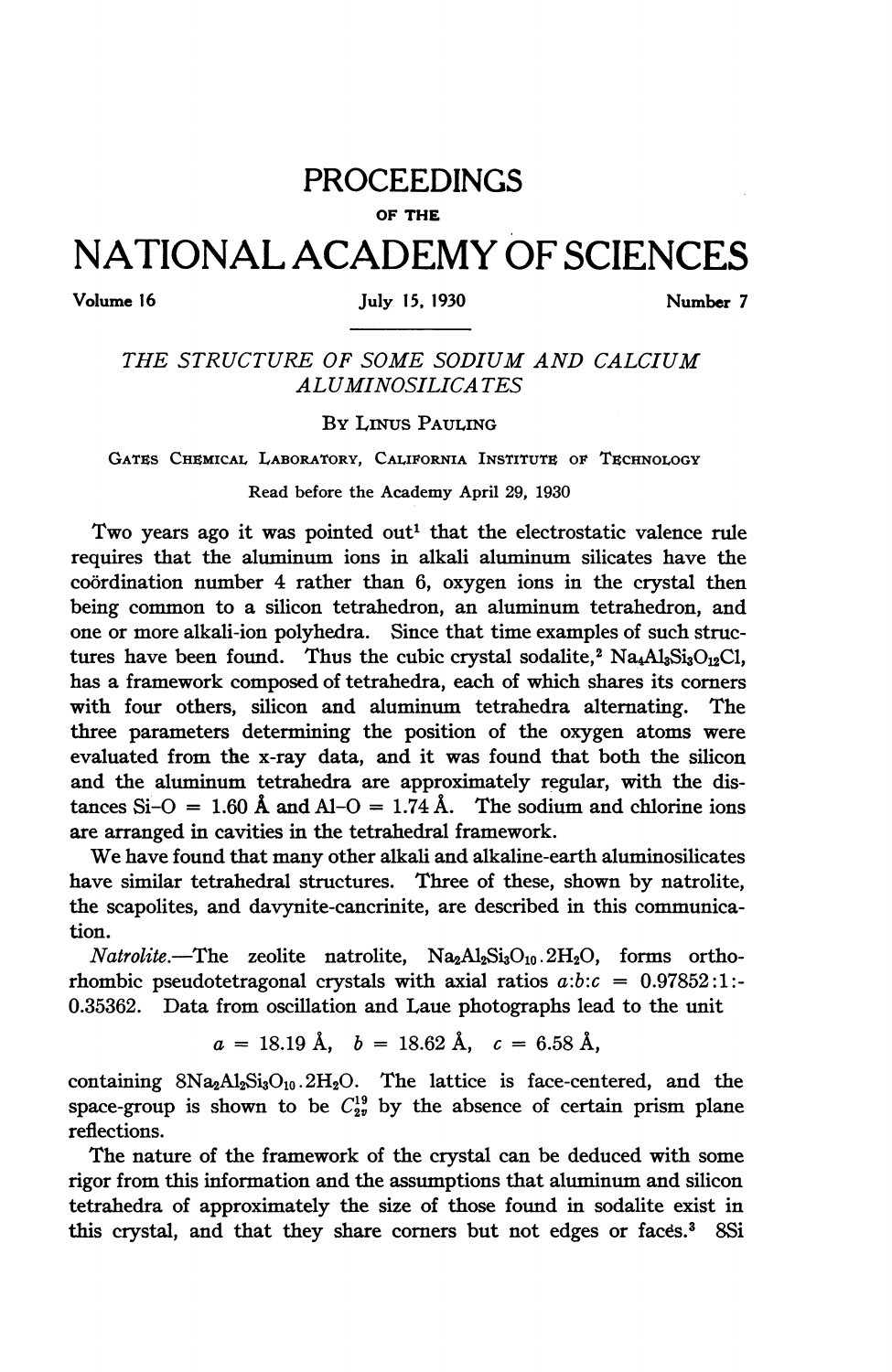must then be placed in Wyckoff's position 8a, and the parameter can be taken as zero without loss of generality. Thus there are tetrahedra at 000,  $\frac{1}{2}$   $\frac{1}{2}$   $\frac{1}{2}$   $\frac{1}{2}$   $\frac{1}{2}$   $\frac{1}{2}$   $\frac{1}{2}$   $\frac{1}{2}$   $\frac{1}{2}$   $\frac{1}{4}$   $\frac{1}{4}$   $\frac{1}{4}$   $\frac{1}{4}$   $\frac{1}{4}$   $\frac{1}{4}$   $\frac{1}{4}$   $\frac{1}{4}$   $\frac{1}{4}$   $\frac{1}{4}$   $\frac{1}{4}$   $\frac{1}{4}$   $\frac{1}{$ 



aluminum ion at its center.

The distance from 0 0 0 to  $\frac{1}{4}$   $\frac{1}{4}$   $\frac{1}{4}$  is 6.67 A, too far to be spanned by a single tetrahedron. Hence two silicon and two aluminum tetrahedra must be attached to each of these silicon tetrahedra. In order for each tetrahedron to share all its corners it is necessary for each of these groups to form a string with those obtained from it by the translational operation  $c$ , as shown in figure 1. The strings are rigid, and the dimensions given above for the tetrahedra lead to  $c = 6.57$  Å, in agreement with the observed  $6.58$  Å. The strings combine by sharing tetrahedron corners as shown in figure 2.

The structure as a whole is not rigid; it collapses, the strings rotating about their axes until certain minimum interionic distances are reached. If all the tetrahedra were the same (silicon tetrahedra, say) the structure would have tetragonal symmetry. The introduction of the slightly larger aluminum tetrahedra reduces the symmetry to that of the orthorhombic space group  $C_{2v}^{19}$ . With the angle  $\theta$  shown in figure 2 equal to  $20^{\circ}$  50', the assumed tetrahedron dimensions give calculated values  $a = 18.22$  Å,  $\begin{array}{c|c}\n & b = 18.56 \text{ Å}, \text{ in good agreement with the}\n\end{array}$ observed  $a = 18.19 \text{ Å}, b = 18.62 \text{ Å}.$ 

The sodium ions and water molecules <sup>L</sup> J6,Ys occupy certain positions between the strings, such that the minimum Na-O and  $H_2O-O$ The natrolite string. Each distances are about 2.6 and 3.2 A, respectetrahedron has an oxygen ion tively. The channels along (001) are of at each corner and a silicon or such a size that on heating the crystal water Below is shown the projection molecules can escape along them without the of the string on (001). Tupture of the framework. In this way our determination of the structure of a zeolite

leads to a simple explanation of their most characteristic property. The phenomenon of base-exchange is similarly accounted for; the sodium ions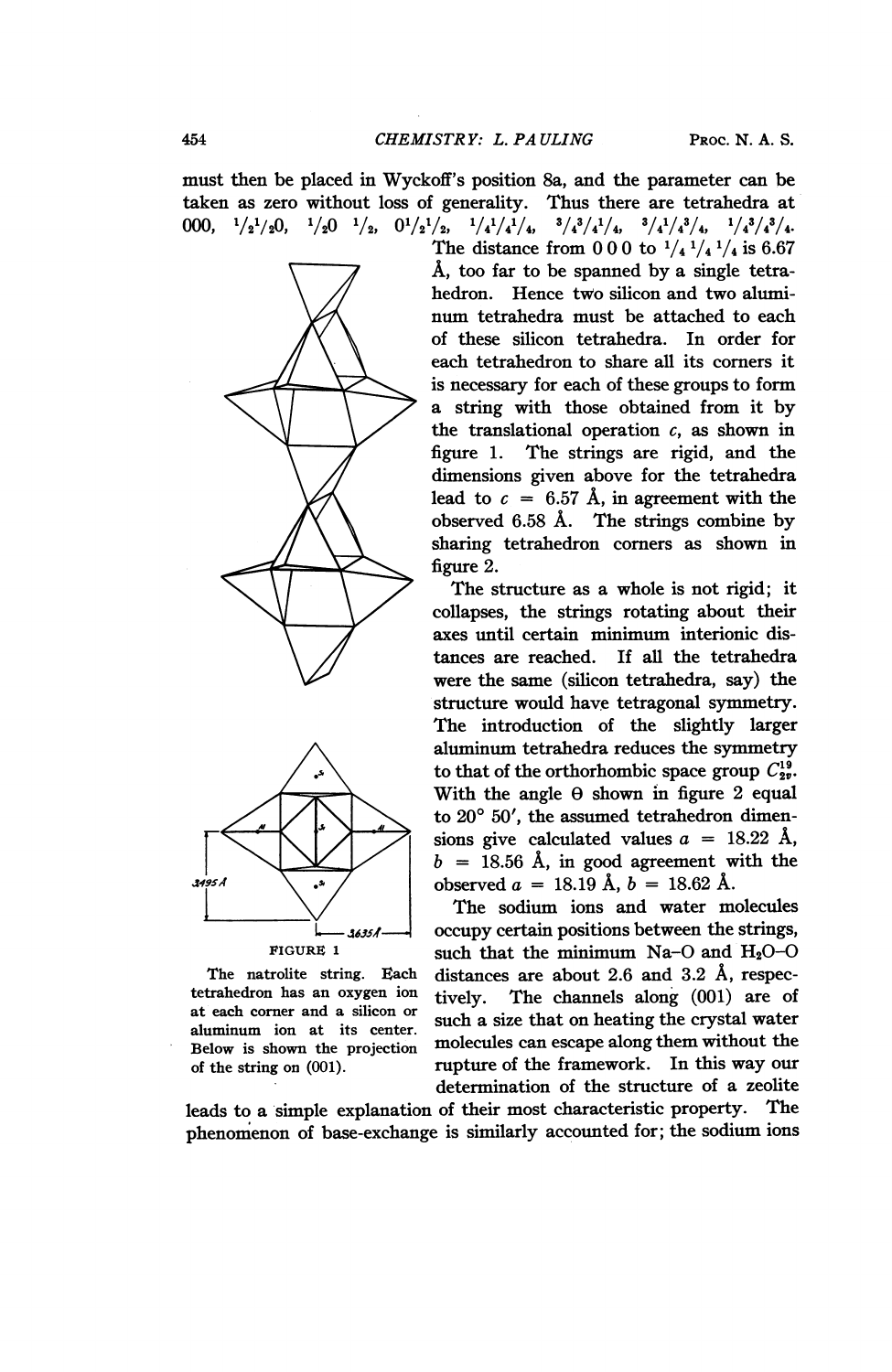can run along the channels and out of the crystal as other cations run in to replace them.

The monoclinic pseudotetragonal zeolite scolecite,  $CaAl<sub>2</sub>Si<sub>3</sub>O<sub>10</sub>$ .  $3H<sub>2</sub>O$ , with  $a:b:c = 0.97636:1:0.34338, \beta = 89^{\circ} 18'$ , has no doubt a closely similar structure, with the same tetrahedral framework, but with 2Na<sup>+</sup> replaced by  $Ca^{++}$  and  $H_2O$ , this replacement lowering the symmetry. The change



The natrolite framework projected on (001). Natrolite strings, represented by squares, are combined by the sharing of unshared tetrahedron corners as shown. The number in the center of each square gives the z-coordinate of the central silicon ion, in units  $c/8$ , and the numbers at the corners give the z-coordinates of the shared oxygen ions. The heavy lines indicate the longer diagonals of the strings, corresponding to the aluminum tetrahedra.

in composition is of considerable interest—the four cavities occupied by  $2Na<sup>+</sup>$  and  $2H<sub>2</sub>O$  in natrolite are still occupied, but in this case by  $1Ca<sup>++</sup>$ and  $3H<sub>2</sub>O$ .

The Scapolites.-The minerals of the scapolite group can be considered as solid solutions of two end-members, marialite,  $Na_4Al_3Si_9O_24Cl$ , and meionite,  $Ca<sub>4</sub>Al<sub>6</sub>Si<sub>6</sub>O<sub>24</sub>(SO<sub>4</sub>, CO<sub>3</sub>)$ , in various proportions. They are tet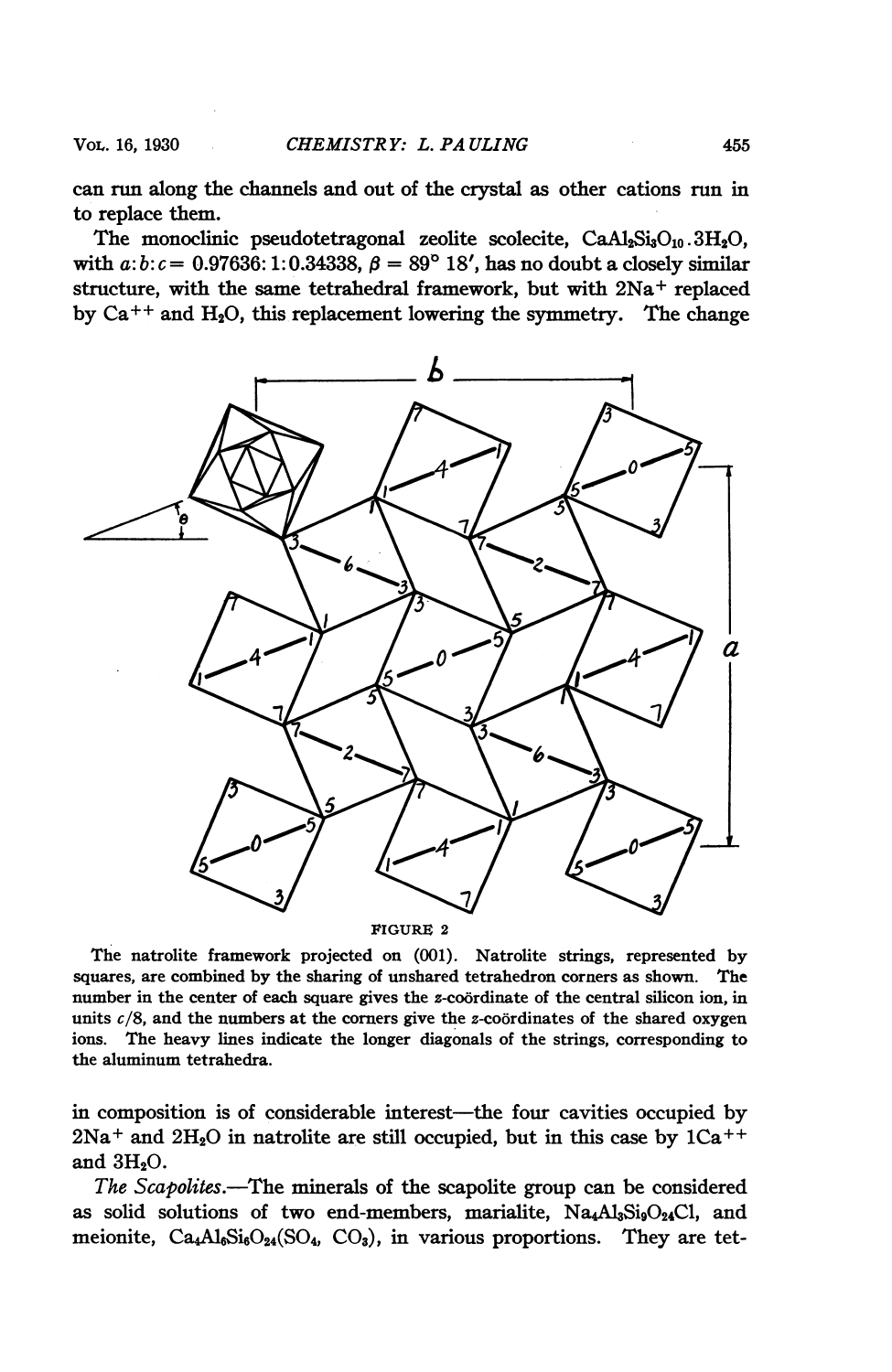ragonal, with  $a:c = 1:0.43925$ . Data from oscillation and Laue photographs of carbonate meionite from Vesuvius and wernerite (of intermediate composition) from Bedford County, Ontario, Canada, show that the true unit has axes rotated  $45^{\circ}$  from the crystallographic ones, with



of the tetrahedra in the upper figure has no significance.) num tetrahedra are introduced.

unit, occupied by the  $2$  (Cl, SO<sub>4</sub>, CO<sub>3</sub>) groups, and there is also room for the  $8$  (Na<sup>+</sup>, Ca<sup>++</sup>) ions.

$$
a = 12.27 \text{ Å},
$$

$$
c = 7.66 \text{ Å}.
$$

The lattice is body-centered, the space group being  $C_{4h}^5$ ,  $C_4^5$ , or  $S_4^2$ . There are two molecules of the above composition in the unit.

The unit accordingly contains 24 tetrahedra, of which between 6 and <sup>12</sup> are aluminum tetrahedra. A rigid string of 12 tetrahedra can be built as shown in figure  $3$ ; if the  $(Si, AI)$ -O distance is given the average value 1.65 A, the identity distance along the  $c$ -axis of the string is found to be 7.7 A, in good agreement with the observed 7.66 Å. These strings combine by sharing still unshared corners as shown in figure 4. The structure is collapsible. When expanded as far as possible it has  $a = 13.6$  Å, and, moreover, shows vertical symmetry planes, which the crystals do not possess. Collapse takes place by rotation of the strings, accompanied by loss of the vertical symmetry planes. When the angle  $\Theta$  (figure 4) is about  $25^{\circ}$  the edge of the unit becomes equal to the observed 12.27 A.

Assuming all tetrahedra alike, the framework is based on the body-FIGURE 3 centered tetragonal lattice, with<br>  $\frac{1}{2}$  centered tetragonal lattice, with The scapolite string. (The distortion space-group  $C_{4h}$ . The space-group<br>the tetrahedra in the upper figure has symmetry may be changed as alumi-

There are two large cavities in the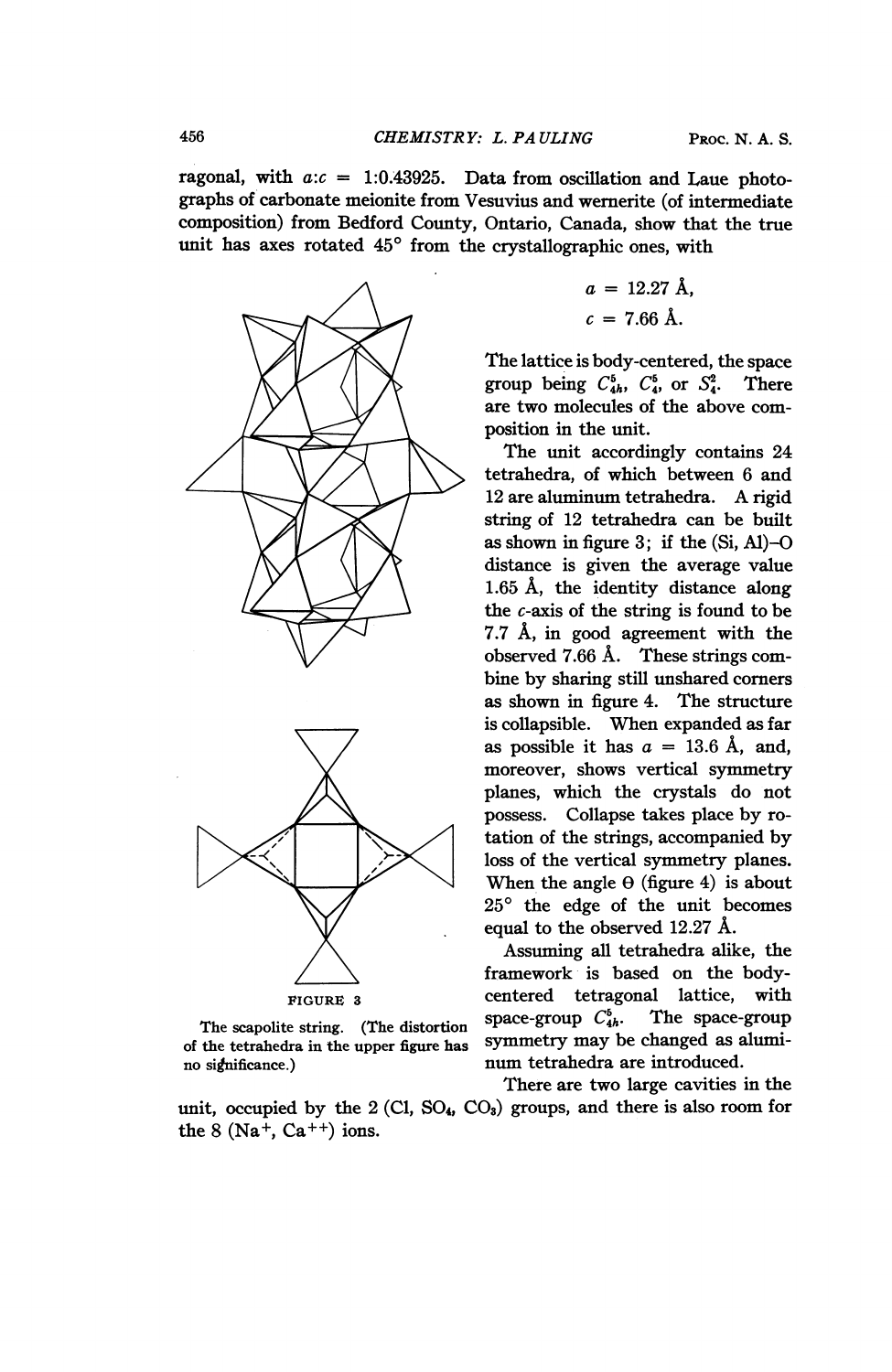| m a<br>\BL<br>щ.<br>$\cdots$ |  |
|------------------------------|--|
|------------------------------|--|

|        | CALCULATED AND OBSERVED INTENSITIES OF REFLECTION OF SCAPOLITE |                                   |
|--------|----------------------------------------------------------------|-----------------------------------|
| (hkl)  | <b>ESTIMATED INTENSITY</b>                                     | CALCULATED INTENSITY = $A^2/7120$ |
| 0.0.2  | 1.5                                                            | 1.57                              |
| 0.0.4  | 50                                                             | (50.0)                            |
| 0.0.6  | 10                                                             | 9.37                              |
| 0.0.8  | 0.5                                                            | 1.45                              |
| 0.0.10 | 2.0                                                            | 2.54                              |
| 0.0.12 | 0.0                                                            | 0.24                              |
| 0.0.14 | 0.2                                                            | 0.38                              |
|        |                                                                |                                   |



The scapolite framework, projected on (001). Scapolite strings are combined by the sharing of unshared tetrahedron corners as shown.

A first test of the structure is easily made by calculating the intensities of reflection from  $(00 \, l)$  with  $l$  even (the odd orders vanish), using the expression

$$
I \sim A_{\rm 00}^2
$$

with  $A_{00l} = 8A_{Ca} + 8A_{Si} + 2A_{Co3} + 16A_0 \{1 + (-1)^{l/2} + \cos 2\pi l z_1\}$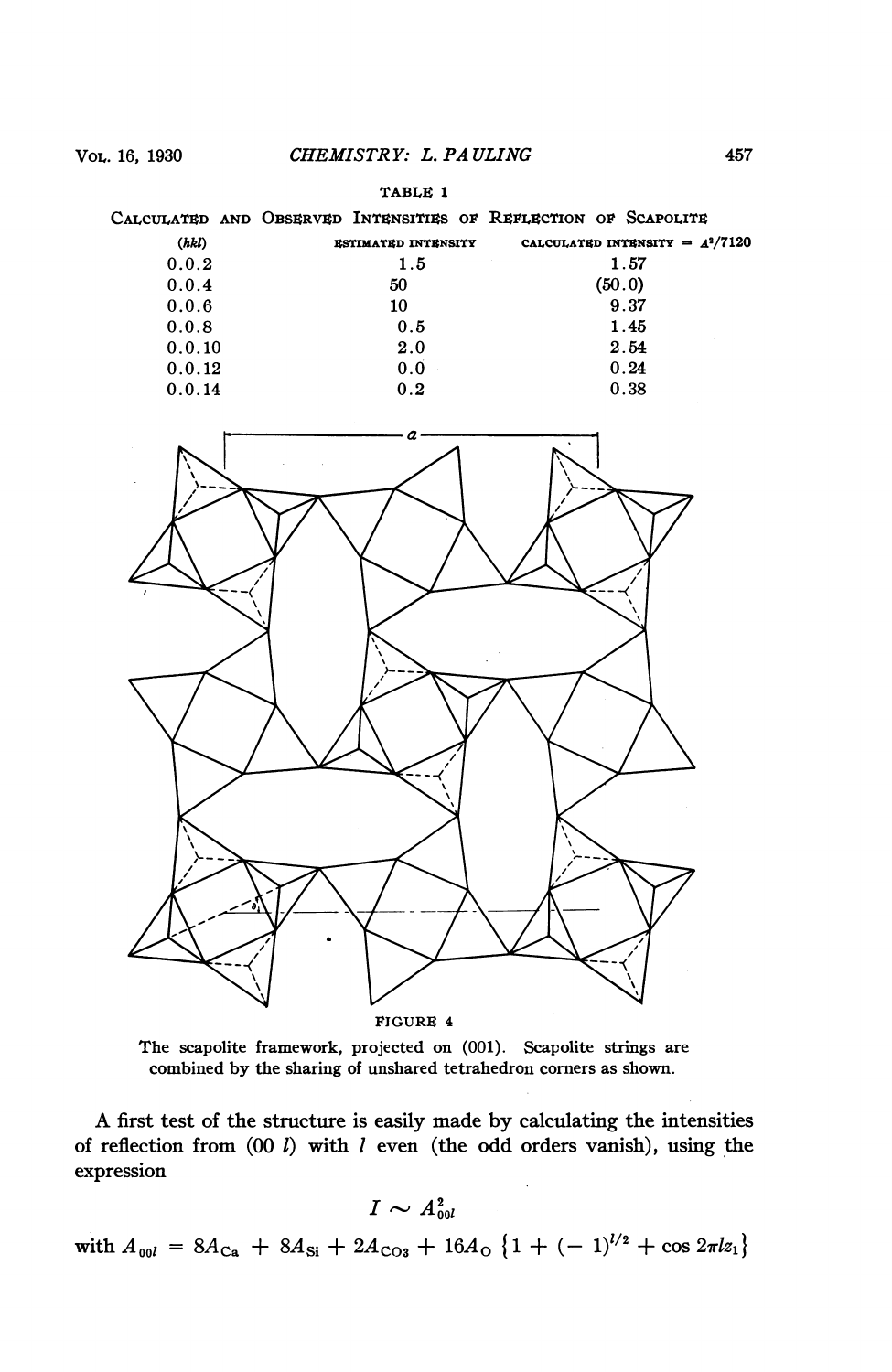$+$  16 $A_{\rm Si}$  cos  $2\pi l z_2$ , in which Al and Si are grouped together. The predicted parameter values are  $z_1 = 0.175$  and  $z_2 = 0.205$ . The agreement with the observed relative intensities, obtained by the visual comparison of films of varying exposure time, is excellent, and provides strong substantiation of the structure (table 1).

Davynite and Cancrinite.-The hexagonal minerals davynite and cancrinite are reported by Gossner and Mussgnug<sup>4</sup> to have  $a = 12.80 \text{ Å}$ ,



FIGURE <sup>5</sup>

The davynite-cancrinite framework, projected on (001). The circles represent oxygen ions at tetrahedron corners; open circles, those with  $z = 0$  and  $\frac{1}{2}$ ; solid circles, with  $z = \frac{1}{4}$ ; and ringed circles, with  $z = \frac{3}{4}$ .

 $c = 5.35$  Å and  $a = 12.60$  Å,  $c = 5.18$  Å, respectively, the space group being  $D_{\text{th}}^4$ . The davynite unit contains 2 molecules of the composition  $(Na, Ca)<sub>4</sub>Al<sub>2</sub>Si<sub>3</sub>O<sub>12</sub>(CO<sub>3</sub>, SO<sub>4</sub>, Cl).$  Cancrinite is similar, usually having somewhat more silicon than aluminum and containing some water.

A framework containing <sup>12</sup> tetrahedra in <sup>a</sup> unit of these dimensions can easily be built. The fundamental unit is the ring of six tetrahedra, also found in sodalite, beryl, tremolite, and other silicates. If such rings are joined by sharing corners as shown in figure 5 there is obtained a hexagonal